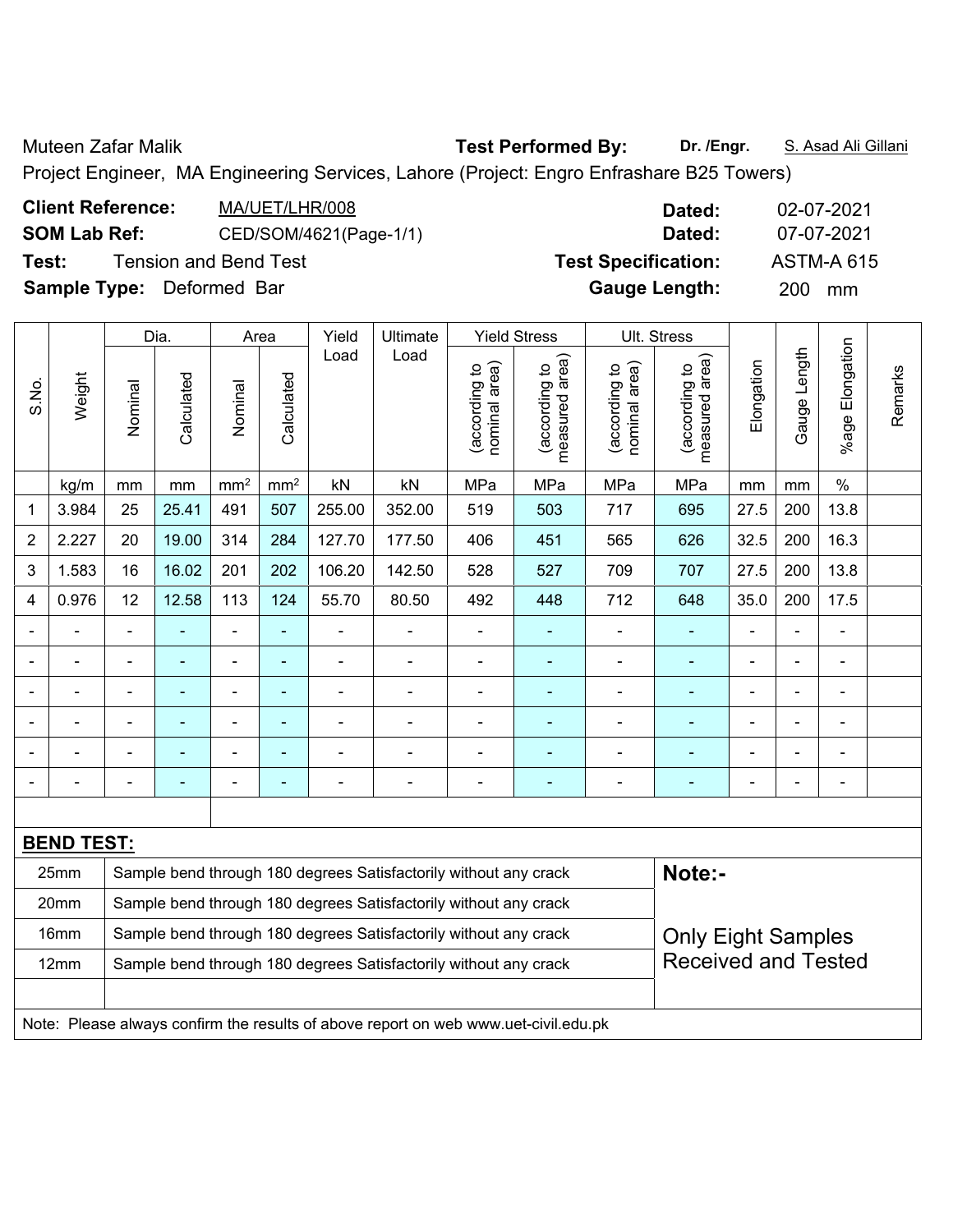Construction Manager, One Liberty, Lahore

## **Client Reference:** OL/2021/07/07 **Dated:** 07-07-2021 **Dated:** 07-07-2021 **Test:** Tension Test & Bend Test **Test Specification:** ASTM-A-615

**Gauge Length:** 8 inch **Sample Type:** Deformed Bar

|                |                      |                                                                  | Dia.           |                              | Area            | Yield                       | Ultimate                                                                            |                                | <b>Yield Stress</b>             |                                | Ult. Stress                                 |                |                |                       |         |
|----------------|----------------------|------------------------------------------------------------------|----------------|------------------------------|-----------------|-----------------------------|-------------------------------------------------------------------------------------|--------------------------------|---------------------------------|--------------------------------|---------------------------------------------|----------------|----------------|-----------------------|---------|
| S.No.          | Weight               | Nominal                                                          | Calculated     | Nominal                      | Calculated      | Load                        | Load                                                                                | nominal area)<br>(according to | (according to<br>measured area) | nominal area)<br>(according to | (according to<br>neasured area)<br>measured | Elongation     | Gauge Length   | Elongation<br>$%$ age | Remarks |
|                | Ib/ft                | $\#$                                                             | in             | in <sup>2</sup>              | in <sup>2</sup> | Tons                        | Tons                                                                                | psi                            | psi                             | psi                            | psi                                         | in             | in             | $\%$                  |         |
| $\mathbf 1$    | 2.647                | 8                                                                | 0.995          | 0.79                         | 0.778           | 16.84                       | 83300                                                                               | 84580                          | 1.60                            | 8.0                            | 20.0                                        |                |                |                       |         |
| $\overline{2}$ | 2.661                | 8                                                                | 0.998          | 0.79                         | 0.782           | 17.13                       | 30.12                                                                               | 47810                          | 48300                           | 84090                          | 84960                                       | 1.60           | 8.0            | 20.0                  |         |
| 3              | 1.544                | $6\phantom{1}$                                                   | 0.760          | 0.44                         | 0.454           | 10.91                       | 18.65                                                                               | 54670                          | 52990                           | 93510                          | 90620                                       | 1.50           | 8.0            | 18.8                  |         |
| 4              | 1.542                | $6\phantom{1}6$                                                  | 0.759          | 0.44                         | 0.453           | 10.81                       | 18.71                                                                               | 54160                          | 52610                           | 93760                          | 91070                                       | 1.70           | 8.0            | 21.3                  |         |
| 5              | 0.649                | 4                                                                | 0.493          | 0.20                         | 0.191           | 5.30                        | 8.51                                                                                | 58460                          | 61210                           | 93860                          | 98290                                       | 1.30           | 8.0            | 16.3                  |         |
| 6              | 0.654                | 4                                                                | 0.494          | 0.20                         | 0.192           | 5.35                        | 8.51                                                                                | 59020                          | 61480                           | 93860                          | 97770                                       | 1.20           | 8.0            | 15.0                  |         |
|                |                      |                                                                  |                |                              |                 |                             |                                                                                     | $\blacksquare$                 |                                 |                                |                                             |                |                |                       |         |
| $\blacksquare$ |                      | ä,                                                               | ä,             | $\qquad \qquad \blacksquare$ |                 | ä,                          | $\blacksquare$                                                                      | $\blacksquare$                 | $\blacksquare$                  | $\qquad \qquad \blacksquare$   | ä,                                          | $\blacksquare$ | $\blacksquare$ | ä,                    |         |
| $\blacksquare$ |                      | $\blacksquare$                                                   | ä,             | ÷                            | ٠               | $\blacksquare$              | $\blacksquare$                                                                      | $\blacksquare$                 | $\blacksquare$                  | $\blacksquare$                 | ä,                                          | $\blacksquare$ |                | Ē,                    |         |
|                |                      |                                                                  | $\blacksquare$ |                              |                 |                             |                                                                                     | $\blacksquare$                 | ۰                               | $\blacksquare$                 | $\blacksquare$                              | ä,             |                | $\blacksquare$        |         |
|                | <b>Witnessed By:</b> |                                                                  |                |                              |                 | Abid Mann, Client Purchaser |                                                                                     |                                |                                 |                                |                                             |                |                |                       |         |
|                | <b>BEND TEST:</b>    |                                                                  |                |                              |                 |                             |                                                                                     |                                |                                 |                                |                                             |                |                |                       |         |
|                | #8                   |                                                                  |                |                              |                 |                             | Sample bend through 180 degrees Satisfactorily without any crack                    |                                |                                 |                                | Note:-                                      |                |                |                       |         |
|                | #6                   | Sample bend through 180 degrees Satisfactorily without any crack |                |                              |                 |                             |                                                                                     |                                |                                 |                                |                                             |                |                |                       |         |
|                | #4                   | Sample bend through 180 degrees Satisfactorily without any crack |                |                              |                 |                             |                                                                                     |                                |                                 |                                | <b>Only Nine Samples</b>                    |                |                |                       |         |
|                |                      |                                                                  |                |                              |                 |                             |                                                                                     |                                |                                 |                                | <b>Received and Tested</b>                  |                |                |                       |         |
|                |                      |                                                                  |                |                              |                 |                             |                                                                                     |                                |                                 |                                |                                             |                |                |                       |         |
|                |                      |                                                                  |                |                              |                 |                             | Note: Please always confirm the results of above report on web www.uet-civil.edu.pk |                                |                                 |                                |                                             |                |                |                       |         |

**SOM Lab Ref:** 4620(Page-1/1)

S. Asad Ali Gillani

Abid Mann **Test Performed By:** Dr. /Engr.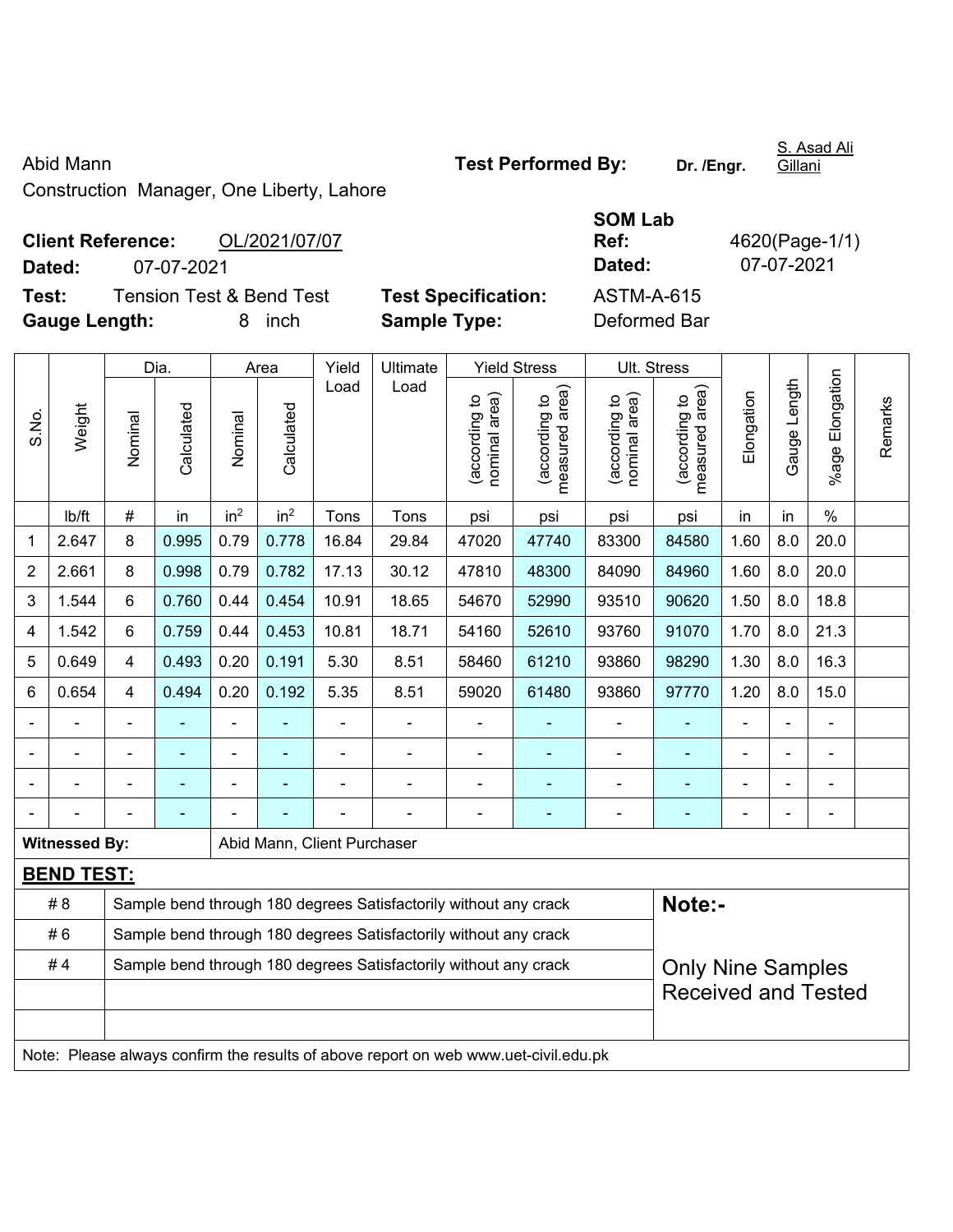## Sub Divisional Officer **Test Performed By:** Dr. /Engr.

S. Asad Ali Gillani

Sub Division No. 17, (M & R) GOR-I, Lahore

## **Client Reference:** 658-

**Test:** Tension Test & Bend Test **Test Specification: Gauge Length:** 8 inch **Sample Type:** Deformed Bar

|                              |                                  |                            | <b>SOM Lab</b> |                |
|------------------------------|----------------------------------|----------------------------|----------------|----------------|
|                              | <b>Client Reference:</b><br>658- |                            | Ref:           | 4622(Page-1/1) |
| Dated:                       | 23-06-2021                       |                            | Dated:         | 07-07-2021     |
| Test:                        | Tension Test & Bend Test         | <b>Test Specification:</b> | ASTM-A-615     |                |
| <b>October 10 Annualists</b> | المحبة الم                       | Capalo Turis               | Defenseed Den  |                |

|                |                   |                                                                  | Dia.           |                 | Area            | Yield          | Ultimate                                                                            |                                | <b>Yield Stress</b>             |                                | Ult. Stress                     |                |                          |                          |         |
|----------------|-------------------|------------------------------------------------------------------|----------------|-----------------|-----------------|----------------|-------------------------------------------------------------------------------------|--------------------------------|---------------------------------|--------------------------------|---------------------------------|----------------|--------------------------|--------------------------|---------|
| S.No.          | Weight            | Nominal                                                          | Calculated     | Nominal         | Calculated      | Load           | Load                                                                                | nominal area)<br>(according to | (according to<br>measured area) | nominal area)<br>(according to | measured area)<br>(according to | Elongation     | Gauge Length             | %age Elongation          | Remarks |
|                | Ib/ft             | $\#$                                                             | in             | in <sup>2</sup> | in <sup>2</sup> | Tons           | Tons                                                                                | psi                            | psi                             | psi                            | psi                             | in             | in                       | $\%$                     |         |
| 1              | 1.498             | 6                                                                | 0.748          | 0.44            | 0.440           | 13.53          | 19.42                                                                               | 67810                          | 67810                           | 97340                          | 97340                           | 1.00           | 8.0                      | 12.5                     |         |
| $\overline{2}$ | 0.663             | 4                                                                | 0.498          | 0.20            | 0.195           | 5.59           | 8.38                                                                                | 61600                          | 63180                           | 92400                          | 94770                           | 1.40           | 8.0                      | 17.5                     |         |
|                |                   |                                                                  | $\blacksquare$ | $\blacksquare$  |                 | L,             | ÷,                                                                                  |                                | ÷                               | $\blacksquare$                 | $\blacksquare$                  |                | $\blacksquare$           | $\overline{\phantom{a}}$ |         |
|                | ÷                 |                                                                  | ä,             | ÷,              | ä,              | ä,             | $\blacksquare$                                                                      | ä,                             | ä,                              | $\blacksquare$                 | ä,                              | $\blacksquare$ | $\blacksquare$           | ÷,                       |         |
|                |                   |                                                                  |                | $\blacksquare$  |                 |                |                                                                                     |                                |                                 |                                |                                 |                |                          |                          |         |
|                |                   |                                                                  |                | ÷,              |                 | L              | $\blacksquare$                                                                      |                                |                                 | ۰                              | $\blacksquare$                  |                |                          | L,                       |         |
| $\blacksquare$ | ä,                |                                                                  | ٠              | $\blacksquare$  | ٠               | ÷              | $\blacksquare$                                                                      | $\blacksquare$                 | $\overline{\phantom{0}}$        | ÷                              | $\blacksquare$                  | $\blacksquare$ | $\overline{\phantom{a}}$ | $\blacksquare$           |         |
|                | ÷                 | $\blacksquare$                                                   | $\blacksquare$ | ÷,              |                 | $\blacksquare$ | $\blacksquare$                                                                      | $\blacksquare$                 | $\overline{\phantom{0}}$        | $\blacksquare$                 | ٠                               | $\blacksquare$ | $\blacksquare$           | $\blacksquare$           |         |
|                | ÷                 |                                                                  | ä,             | $\blacksquare$  | ä,              | ÷              | $\blacksquare$                                                                      | ä,                             | ÷,                              | ÷                              | ä,                              |                | ä,                       | L,                       |         |
|                | ÷                 |                                                                  | ÷              | -               | ÷,              | ÷              | $\blacksquare$                                                                      |                                | $\blacksquare$                  | $\blacksquare$                 | ۰                               |                | $\overline{\phantom{a}}$ | ä,                       |         |
|                |                   |                                                                  |                |                 |                 |                |                                                                                     |                                |                                 |                                |                                 |                |                          |                          |         |
|                | <b>BEND TEST:</b> |                                                                  |                |                 |                 |                |                                                                                     |                                |                                 |                                |                                 |                |                          |                          |         |
|                | #6                |                                                                  |                |                 |                 |                | Sample bend through 180 degrees Satisfactorily without any crack                    |                                |                                 |                                | Note:-                          |                |                          |                          |         |
|                | #4                | Sample bend through 180 degrees Satisfactorily without any crack |                |                 |                 |                |                                                                                     |                                |                                 |                                |                                 |                |                          |                          |         |
|                |                   | <b>Only Four Samples</b>                                         |                |                 |                 |                |                                                                                     |                                |                                 |                                |                                 |                |                          |                          |         |
|                |                   |                                                                  |                |                 |                 |                |                                                                                     |                                |                                 |                                | <b>Received and Tested</b>      |                |                          |                          |         |
|                |                   |                                                                  |                |                 |                 |                |                                                                                     |                                |                                 |                                |                                 |                |                          |                          |         |
|                |                   |                                                                  |                |                 |                 |                | Note: Please always confirm the results of above report on web www.uet-civil.edu.pk |                                |                                 |                                |                                 |                |                          |                          |         |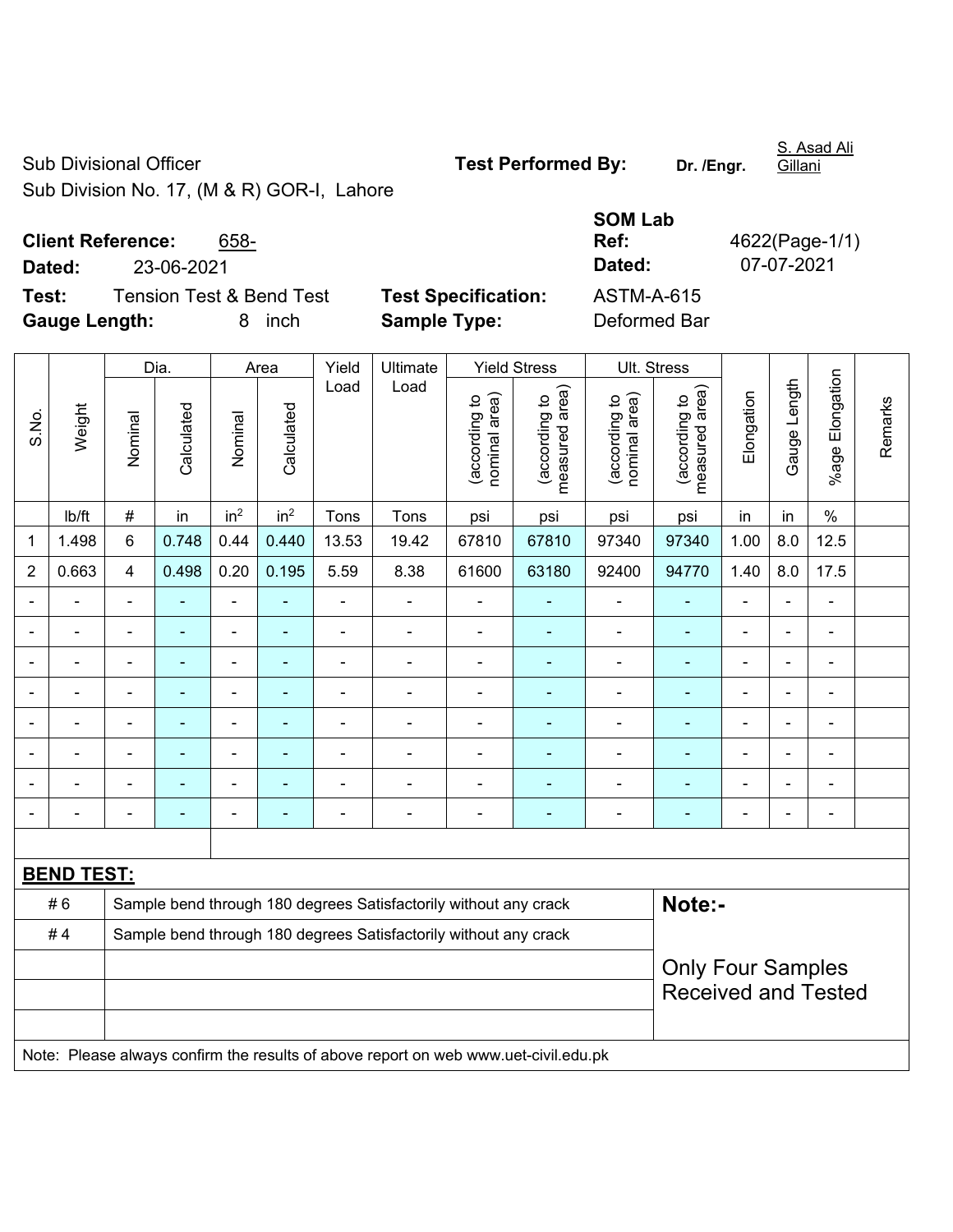Obaid Ullah **Test Performed By:** Dr. /Engr. M Burhan Sharif

CE/Engineer's Representative, NESPAK (Proj. Infra Devel. Of Federal Govt. Employees Housing Scheme,)

**Client Reference:** 3690/321/104/OU/11(a)/56 **SOM Lab Ref:** 4623(Page-1/1) **Dated:** 05-07\-2021 **Dated:** 07-07-2021

**Test:** Tension Test **Test Specification:** ASTM-A-615 **Gauge Length:** 8 inch **Sample Type:** Deformed Bar

|                |                   |                          | Dia.       |                          | Area            | Yield          | Ultimate                                                         |                                | <b>Yield Stress</b>                                                                 |                                | Ult. Stress                     |                |                          |                          |         |
|----------------|-------------------|--------------------------|------------|--------------------------|-----------------|----------------|------------------------------------------------------------------|--------------------------------|-------------------------------------------------------------------------------------|--------------------------------|---------------------------------|----------------|--------------------------|--------------------------|---------|
| S.No.          | Weight            | Nominal                  | Calculated | Nominal                  | Calculated      | Load           | Load                                                             | nominal area)<br>(according to | measured area)<br>(according to                                                     | nominal area)<br>(according to | (according to<br>measured area) | Elongation     | Gauge Length             | %age Elongation          | Remarks |
|                | lb/ft             | $\#$                     | in         | in <sup>2</sup>          | in <sup>2</sup> | Tons           | Tons                                                             | psi                            | psi                                                                                 | psi                            | psi                             | in             | in                       | $\%$                     |         |
| 1              | 0.995             | 5                        | 0.610      | 0.31                     | 0.292           | 1.00           | 8.0                                                              | 12.5                           |                                                                                     |                                |                                 |                |                          |                          |         |
| $\overline{2}$ | 0.665             | 4                        | 0.498      | 0.20                     | 0.195           | 5.17           | 7.72                                                             | 56990                          | 58460                                                                               | 85100                          | 87280                           | 1.50           | 8.0                      | 18.8                     |         |
|                |                   | $\blacksquare$           | ä,         | $\blacksquare$           | ÷,              | ä,             | $\blacksquare$                                                   | ÷,                             | $\blacksquare$                                                                      | $\blacksquare$                 | ÷,                              | ä,             | Ē,                       | $\blacksquare$           |         |
|                | $\blacksquare$    | $\blacksquare$           | ۰          | $\blacksquare$           | $\blacksquare$  | $\blacksquare$ | $\blacksquare$                                                   | $\blacksquare$                 | $\blacksquare$                                                                      | $\overline{\phantom{a}}$       | ÷                               | $\blacksquare$ |                          | $\blacksquare$           |         |
|                |                   |                          |            | $\blacksquare$           | $\overline{a}$  | $\blacksquare$ | L.                                                               | $\blacksquare$                 | $\overline{a}$                                                                      | $\overline{a}$                 |                                 |                |                          | $\blacksquare$           |         |
|                |                   |                          |            | $\blacksquare$           |                 |                |                                                                  |                                | $\blacksquare$                                                                      | $\blacksquare$                 |                                 |                |                          | $\blacksquare$           |         |
|                |                   |                          |            | Ē,                       |                 |                |                                                                  | Ē,                             | ٠                                                                                   | $\blacksquare$                 |                                 |                |                          | ÷                        |         |
|                |                   |                          |            | -                        |                 |                |                                                                  | $\blacksquare$                 | $\blacksquare$                                                                      | ÷                              |                                 | Ē,             | $\overline{\phantom{0}}$ | $\overline{\phantom{a}}$ |         |
|                |                   | ٠                        | ۰          | $\overline{\phantom{a}}$ | ÷               | $\blacksquare$ | $\blacksquare$                                                   | $\blacksquare$                 | $\blacksquare$                                                                      | ÷                              | $\overline{\phantom{0}}$        | $\blacksquare$ | i.                       | $\overline{\phantom{a}}$ |         |
|                | ÷                 | $\overline{\phantom{a}}$ | ۰          | $\overline{a}$           | ÷               | $\blacksquare$ | $\blacksquare$                                                   | $\blacksquare$                 | ٠                                                                                   | ÷                              |                                 | Ē,             |                          | $\overline{\phantom{a}}$ |         |
|                |                   |                          |            |                          |                 |                |                                                                  |                                |                                                                                     |                                |                                 |                |                          |                          |         |
|                | <b>BEND TEST:</b> |                          |            |                          |                 |                |                                                                  |                                |                                                                                     |                                |                                 |                |                          |                          |         |
|                | #5                |                          |            |                          |                 |                | Sample bend through 180 degrees Satisfactorily without any crack |                                |                                                                                     |                                | Note:-                          |                |                          |                          |         |
|                | #4                |                          |            |                          |                 |                | Sample bend through 180 degrees Satisfactorily without any crack |                                |                                                                                     |                                |                                 |                |                          |                          |         |
|                |                   | <b>Only Four Samples</b> |            |                          |                 |                |                                                                  |                                |                                                                                     |                                |                                 |                |                          |                          |         |
|                |                   |                          |            |                          |                 |                |                                                                  |                                |                                                                                     |                                | <b>Received and Tested</b>      |                |                          |                          |         |
|                |                   |                          |            |                          |                 |                |                                                                  |                                |                                                                                     |                                |                                 |                |                          |                          |         |
|                |                   |                          |            |                          |                 |                |                                                                  |                                | Note: Please always confirm the results of above report on web www.uet-civil.edu.pk |                                |                                 |                |                          |                          |         |